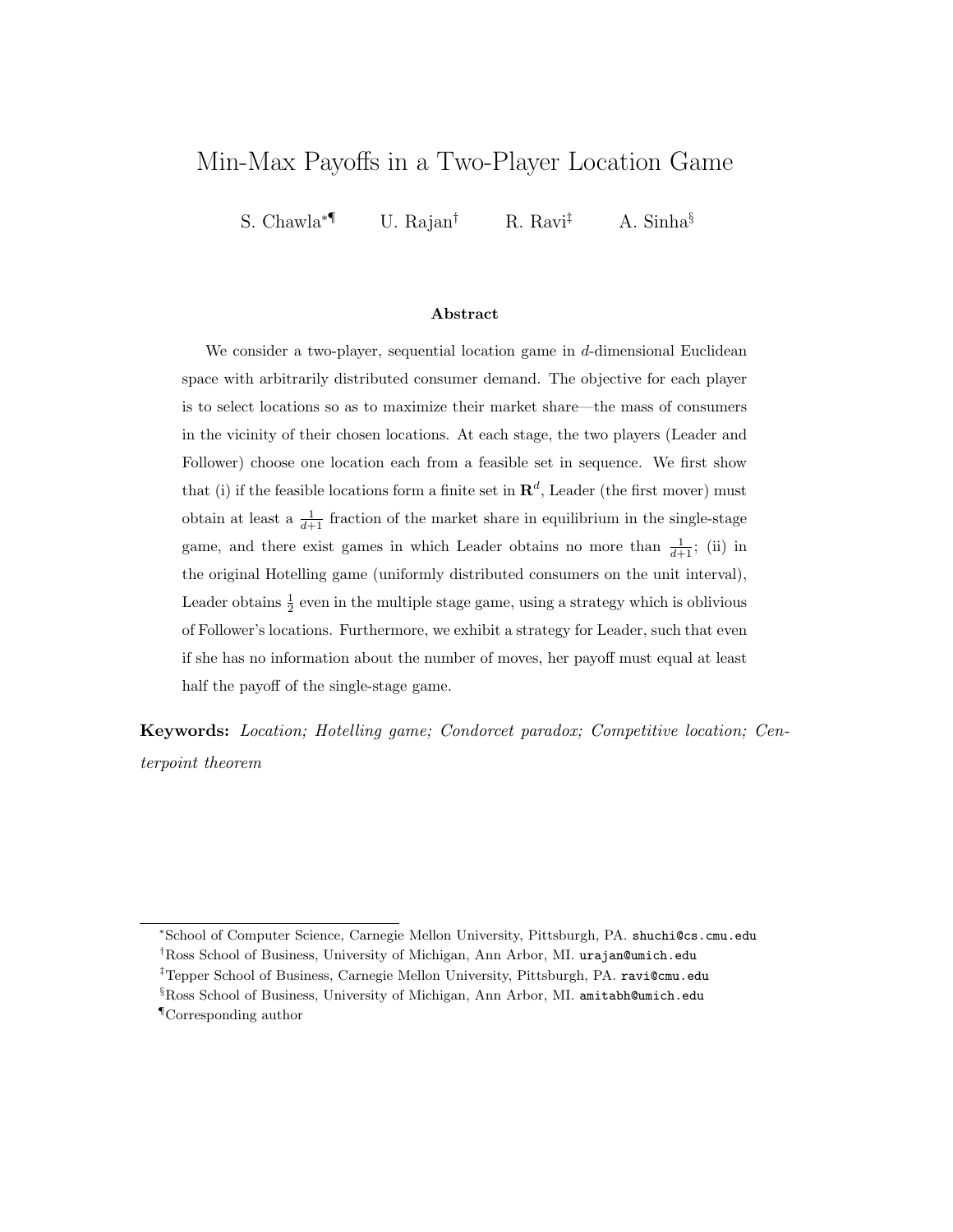## 1 Introduction

Starting with the classic Hotelling model [11], there is an extensive literature on location games. These games have been applied in several different contexts, including firms competing in a market (Gabscewicz and Thisse [9] provide a survey), political competition among parties or candidates (see Shepsle [16] for a survey), and facility location (surveyed by Eiselt, Laporte, and Thisse [8]).

In this paper, we consider min-max payoffs in a sequential location game with two players, named Leader and Follower. Given a demand distribution and a feasible set of locations, each player picks a feasible location in every stage with Leader moving first. After players have chosen their locations, each consumer buys one unit of the product from the closest player, breaking ties uniformly at random. We consider the game without prices, with each player maximizing its market share. We allow players to locate at previously occupied locations; therefore, it is immediate that Leader has a first-mover disadvantage in this game. By replicating the moves of Leader, Follower obtains a payoff no worse than  $\frac{1}{2}$ . Hence, we focus on the min-max (or worst-case) payoff of Leader.

Location games without pricing are commonly applied to, e.g., political contests and the facility location problem. As Osborne and Pitchik [15] show, the (simultaneous-move) game with prices may not possess a pure strategy equilibrium. With mixed strategy equilibria, the range of possible outcomes may be quite large. Further, characterizing the set of mixed strategy equilibria can be difficult. For a similar reason, we consider the sequential rather than simultaneous location game. On a side note, Prescott and Vischer [13] show that the outcomes of a sequential location game can differ significantly from those that obtain in a simultaneous move game.

We first examine a class of games in which the set of feasible locations is finite, and contained in  $\mathbf{R}^d$ . Without loss of generality, consumers are distributed over  $\mathbf{R}^d$  (so there are d attributes of the product a consumer cares about). Since minimizing Leader's payoff is equivalent to maximizing Follower's payoff, the min-max payoff of Leader is equivalent to her payoff in a Nash equilibrium. In the single-stage game (with each player choosing just one location), we characterize completely the set of feasible min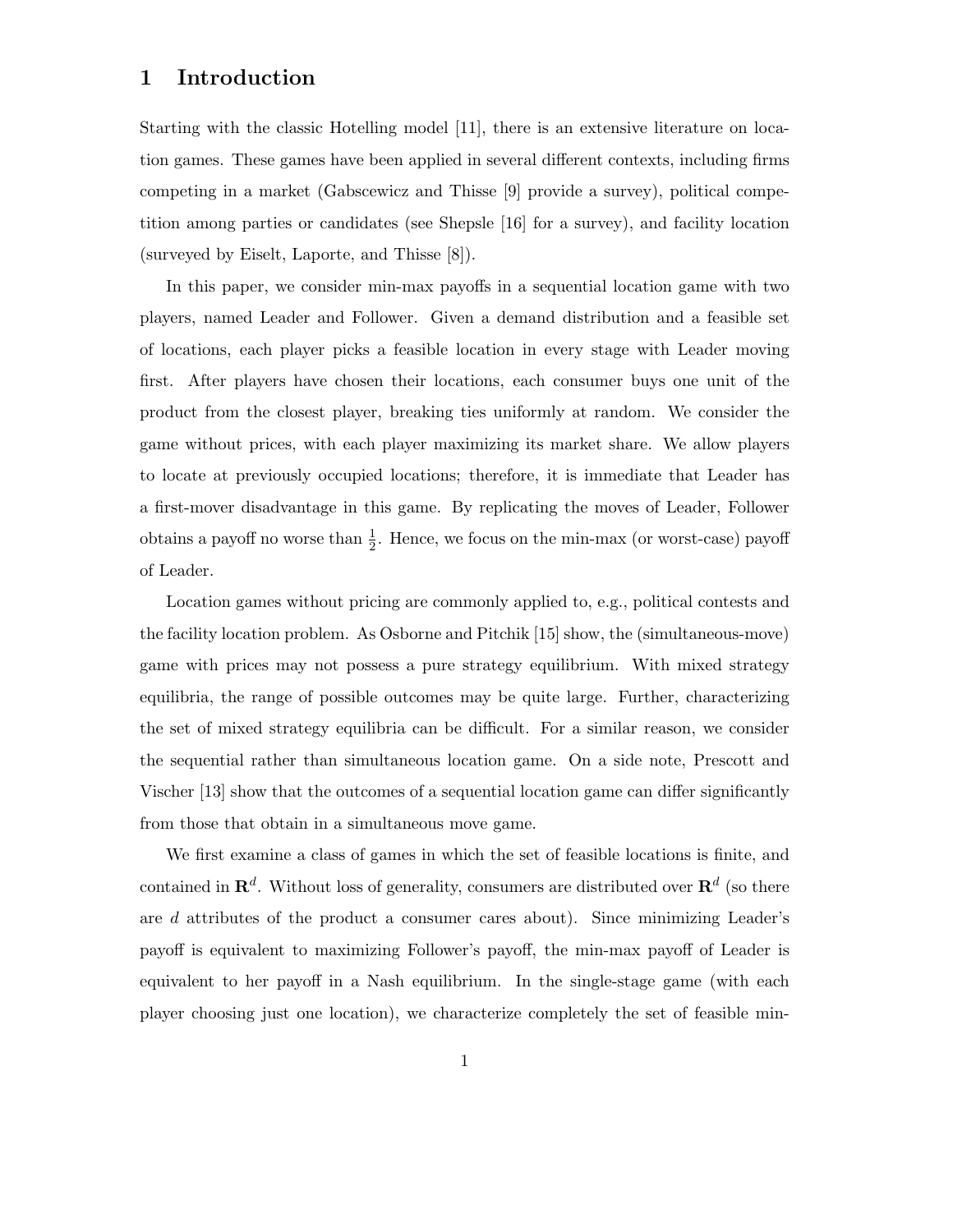max payoffs for Leader over all choices of consumer distribution and location set. All Nash equilibria of the single-stage game are also subgame-perfect equilibria.

Dasci and Laporte [5] study a similar game where the Leader is already established as a monopolist with multiple locations, and Follower is contemplating entering the market. Both players are allowed to select multiple locations. They provide approximately optimal location and pricing strategies for both firms. In contrast, the focus of our work is on providing exact bounds for the disadvantage the Leader is faced with, in a game with no pricing.

### 1.1 Our results

We show that there exists a location game in  $\mathbb{R}^d$  such that observed market shares are a result of a Nash equilibrium of this game if and only if the share of the first mover is between  $\frac{1}{d+1}$  and  $\frac{1}{2}$ , and the shares of the players sum to 1. That is, over all location games in d-dimensional Euclidean space, the minimum payoff to Leader in a Nash equilibrium is  $\frac{1}{d+1}$ , and the maximum is  $\frac{1}{2}$ . Further, for any  $y \in [\frac{1}{d+1}, \frac{1}{2}]$  $\frac{1}{2}$ , there exist instances of the game such that Leader's equilibrium payoff is exactly  $y$ . For example, with a location set in  $\mathbb{R}^2$ , Leader must obtain at least  $\frac{1}{3}$  of the payoff.

This result provides an upper bound for the size of the first-mover disadvantage in such a game. Entry timing games are often characterized by a trade-off between factors that imply a first-mover advantage (for example, in the political context, an early entrant has more time to raise money) and those that lead to a disadvantage. Our result implies that, keeping all other things the same, if the payoff increase as a result of a first-mover advantage exceeds  $\frac{1}{2} - \frac{1}{d+1} = \frac{d-1}{2(d+1)}$  (so that the total payoff exceeds  $\frac{1}{2}$ ), players should seek immediate entry in the single-stage game. Furthermore, our result provides an additional reason for the existence of a first-mover disadvantage in market entry order, complementing the results of Golder and Tellis [10] and Boulding and Christen [2].

We subsequently consider a multi-stage game in which the two players move sequentially at each stage, with Leader picking a location first, followed by Follower. Obtaining general results on the first-player payoff for multi-stage games may not be feasible. In particular, Leader's payoff need not be monotone in the number of stages. We provide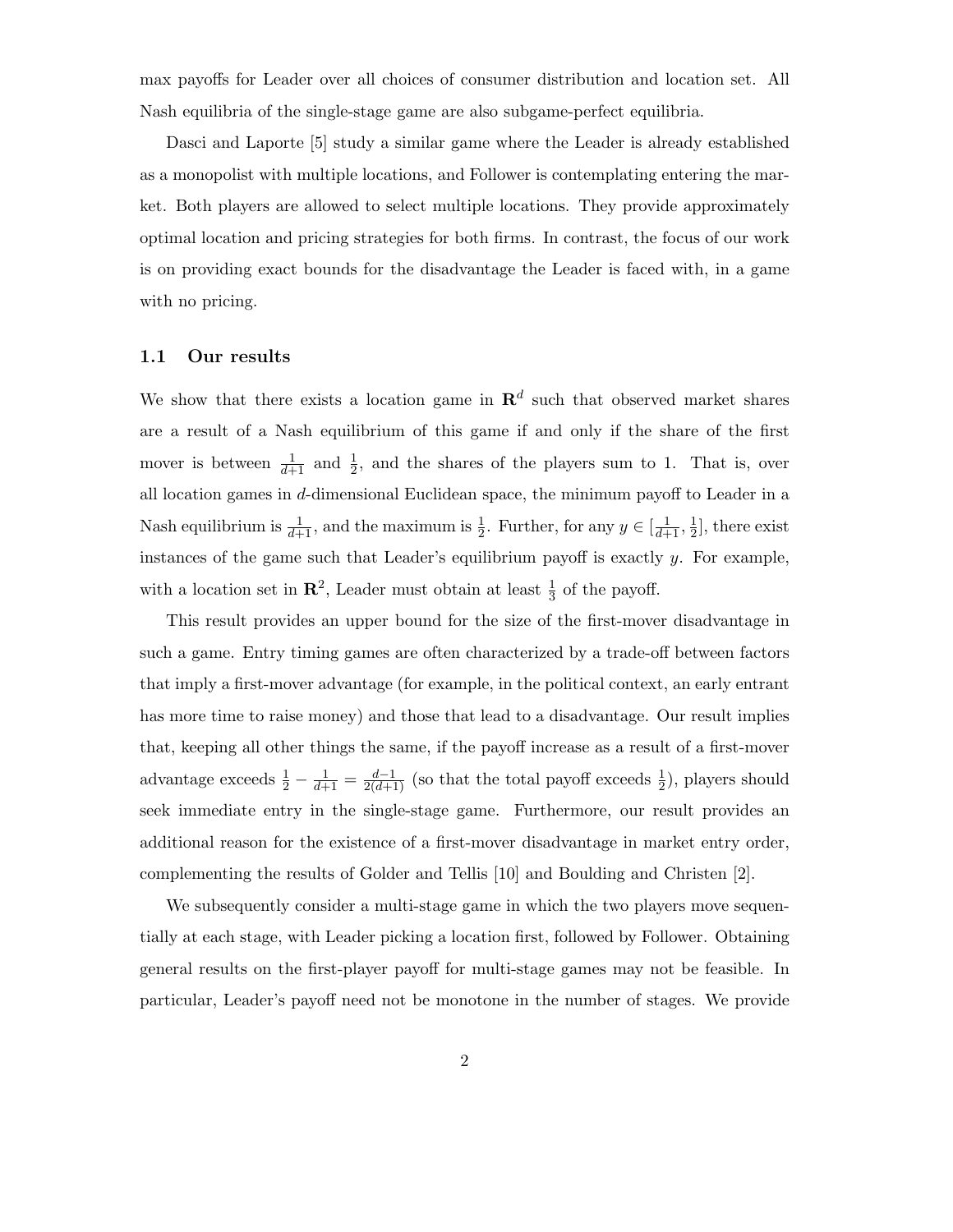two examples to demonstrate this. In one, we construct a game in which Leader obtains 1  $\frac{1}{2}$  in a Nash equilibrium of the single-stage game, but only  $\frac{1}{3}$  when the game is extended to two stages. Conversely, we exhibit a game in which Leader's payoff converges to  $\frac{1}{2}$  as the number of stages grows. We then exhibit a slightly suboptimal result—we provide a simple strategy for Leader in the game with multiple stages, where Leader can obtain at least  $\frac{1}{2(d+1)}$  payoff. The result holds even with information asymmetry where Leader does not know the number of stages but Follower does.

In the original Hotelling game (with the location set being the unit interval, and consumers uniformly distributed over this interval) with a known number of stages, we show that in the *n*-move game, for any *n*, the min-max payoff of Leader is  $\frac{1}{2}$ . In fact, we demonstrate a set of locations such that, if Leader occupies each location in this set, regardless of Follower's moves, she obtains a payoff of at least  $\frac{1}{2}$ .

### 1.2 Related work

Location games similar to the ones we consider have also been studied in computational geometry, under the label "Voronoi games." In these games, the location set is continuous, and the consumers are assumed to be uniformly distributed over some compact set. Co-location of players is not permitted. Cheong et al. [3], show that when the Voronoi game is played on a square with uniform demand, the number of moves is large enough, and Follower locates all his points after observing all of Leader's moves, Follower obtains a payoff of at least  $\frac{1}{2} + \alpha$  for a fixed constant  $\alpha$ . Some of the results we obtain here are cited as open questions by Cheong et al. In particular, we characterize the value of the sequential game, and the corresponding optimal strategies, in a high dimensional space. For the Voronoi game on the uniform line and uniform circle, Ahn et al. [1] show that Leader has a strategy which guarantees her a payoff of strictly more than  $\frac{1}{2}$ , while Follower can get a payoff arbitrarily close to  $\frac{1}{2}$  without actually getting  $\frac{1}{2}$ . Variations of the original single-move Hotelling game with multiple players have also been considered under the name of "competitive facility location." Eiselt et al. [8] and Dasci and Laporte [5] provide excellent surveys of some of this work.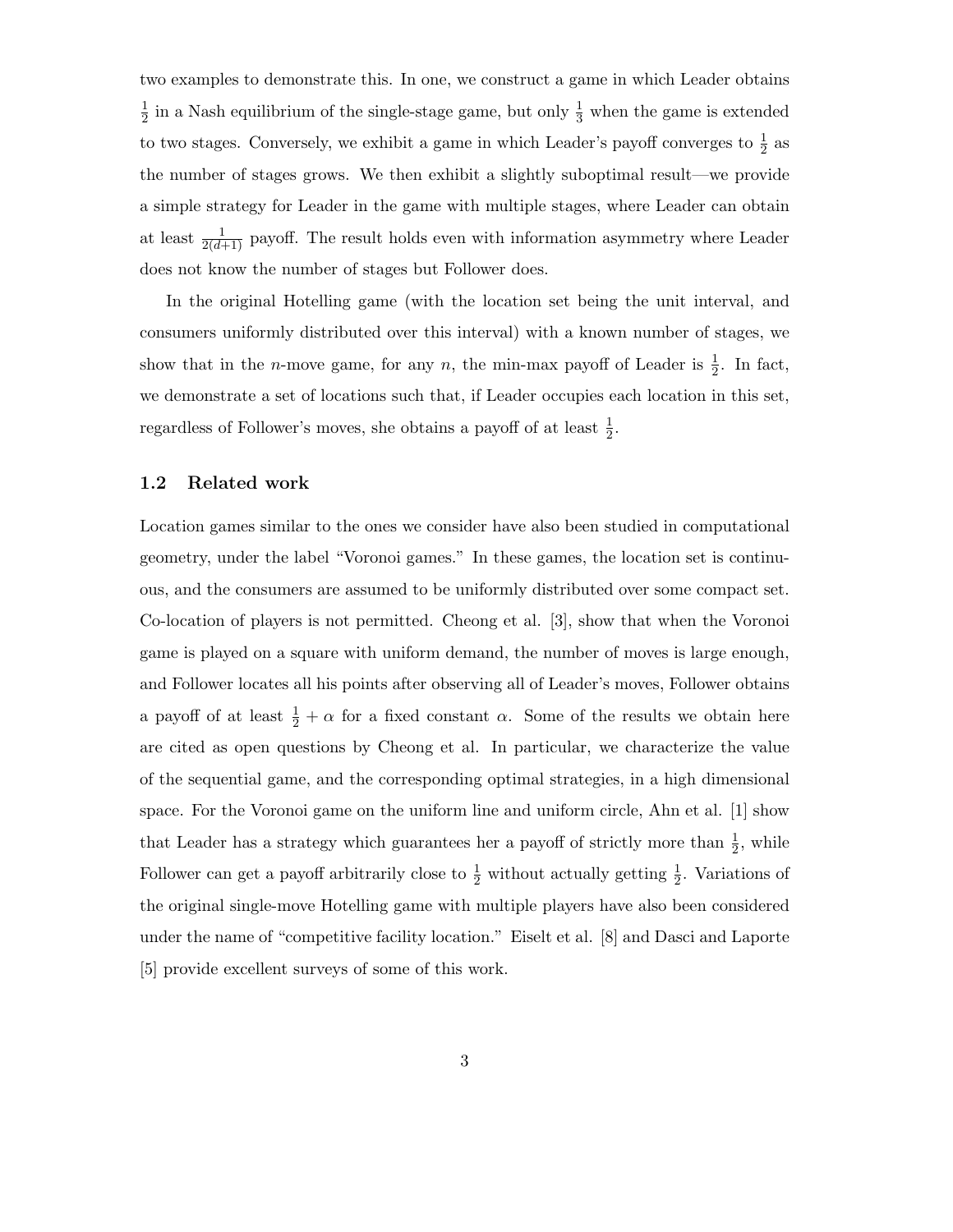### 1.3 Paper outline

We define some preliminaries in the following section. Section 3 contains our main result characterizing the first-mover disadvantage in the one-round game. We also discuss a few examples illustrating the effect of changing some of the settings of the game, and briefly examine a special case of the game with multiple stages. In Section 4, we consider the location game where the number of rounds is known only to Follower and provide weaker bounds for the payoffs of the two players. We conclude with some final remarks in Section 5.

## 2 Preliminaries

Consider  $\mathbf{R}^d$  with  $d \geq 1$ , endowed with the Euclidean distance function,  $\delta$ . Consumers are distributed on  $\mathbf{R}^d$ , with distribution  $F(\cdot)$  defined over the Borel  $\sigma$ -algebra on  $\mathbf{R}^d$ . Without loss of generality, the total mass of consumers is normalized to 1.

There are two players, Leader (she) and Follower (he).  $L \subset \mathbf{R}^d$  denotes a compact set of points at which players may locate. The game has  $n$  stages. At each stage, the players move in sequence. First, Leader chooses a location in L, and then Follower responds. At any stage, either player is allowed to choose a location already occupied by either of the players. The game is therefore represented as a 4-tuple,  $(n, d, L, F)$ .

Let  $s_i$  denote the location chosen by Leader at stage i, and  $t_i$  the location chosen by Follower. Let  $S_i$  and  $T_i$  denote the first i moves of the two players respectively, with  $S_0 = T_0 = \emptyset$ . A pure strategy for Leader at stage *i* is a map  $a_i : S_{i-1} \times T_{i-1} \to L$ . Similarly, a pure strategy for Follower at stage *i* is a map  $b_i : S_i \times T_{i-1} \to L$ . A pure strategy for Leader in the game as a whole is denoted  $A = (a_1, \ldots, a_n)$  and similarly for Follower.

After each player has chosen its  $n$  locations, each consumer buys 1 unit of the good from the closest location. If the closest location is not unique, the consumer randomizes with equal probability over the set of closest locations.

Given a multiset Y of locations chosen by the players and some point v in  $\mathbb{R}^d$ , we define  $\delta(v, Y) = \min_{y \in Y} \delta(v, y)$  as the distance between v and the point in Y closest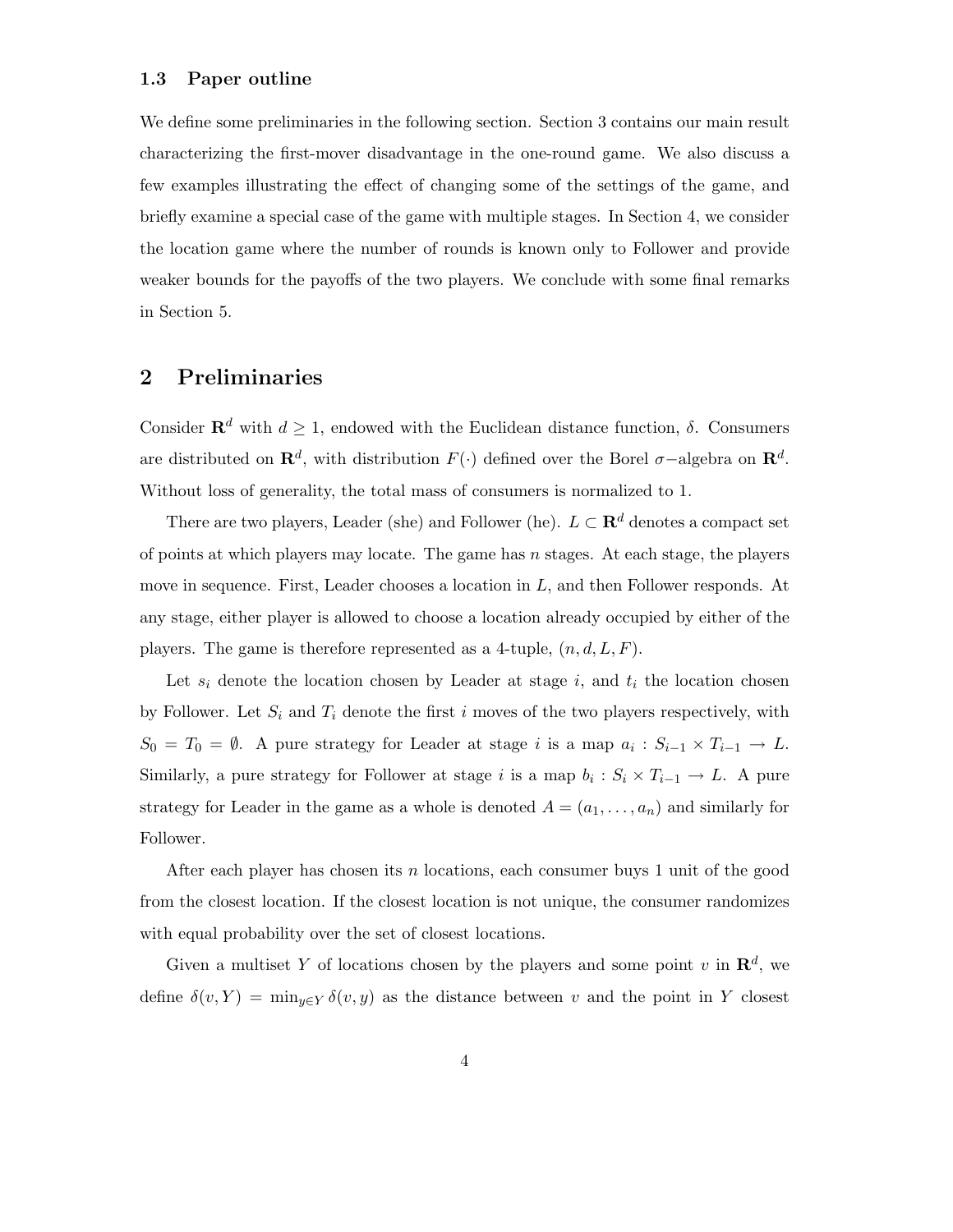to v. Let  $\kappa_Y(v) = |\{y \in Y : \delta(v, y) = \delta(v, Y)\}|$  be the number of points in Y which are at minimum distance from v. The demand gathered by a point  $y \in Y$  is defined as  $r(y, Y \setminus \{y\}) = \int_{v \in \mathbf{R}^d : \delta(v, y) = \delta(v, Y)} \frac{1}{\kappa_Y(v)} dF(v)$ . Now let S and T be the locations chosen by Leader and Follower respectively, at the end of the game. Then, we write Leader's payoff as  $r(S,T) = \sum_{s \in S} r(s, S \cup T \setminus \{s\})$ . Follower's payoff is  $r(T, S) = 1-r(S, T)$ . Note that by definition, for any location x and set of locations Y, we have  $r(x, Y) \le r(x, y)$  $\forall y \in Y$ . Occasionally, we use  $r_1(x, y)$  to denote Leader's payoff if she locates at x and Follower locates at y. We also define  $r_2(x, y) = 1 - r_1(x, y)$ , and suppress the dependence on  $x$  and  $y$  when the dependence is unambiguous.

The strategy choices of the two players, a and b, imply chosen locations,  $S(a, b)$  and  $T(a, b)$  respectively. Notationally, for convenience, we often suppress the dependence of S, T on a, b. Leader's min-max payoff is defined as  $r_1 = \max_a \min_b r(S(a, b), T(a, b)).$ Since this is a constant-sum game, a strategy of Follower that minimizes the payoff of Leader must maximize the payoff of Follower. Hence, when  $n$  is known to both players, the strategies that lead to Leader earning its min-max payoff constitute a Nash equilibrium of the game.

Without loss of generality, we assume that L spans  $\mathbb{R}^d$ . Otherwise, we can project the d-dimensional space orthogonally to the subspace spanned by  $L$ . The orthogonal projection  $\pi$  has the property that for any two location points  $l_1, l_2 \in L$  and a demand point  $x \in \mathbf{R}^d$ ,  $\delta(l_1, x) \leq \delta(l_2, x) \Leftrightarrow \delta(l_1, \pi(x)) \leq \delta(l_2, \pi(x))$ . Thus payoffs and equilibrium strategies in the game remain unaffected.

## 3 One-round location game

We begin by examining the single-stage game. In focusing on Leader's min-max payoff, we essentially bound the size of the first mover disadvantage in this model. Recall that when the number of stages is known to both players, the min-max payoff of Leader is identical to its payoff in a Nash equilibrium. We therefore state our result in terms of Nash equilibrium payoffs.

We first consider the case of a finite location set. (Finiteness of the location set is nec-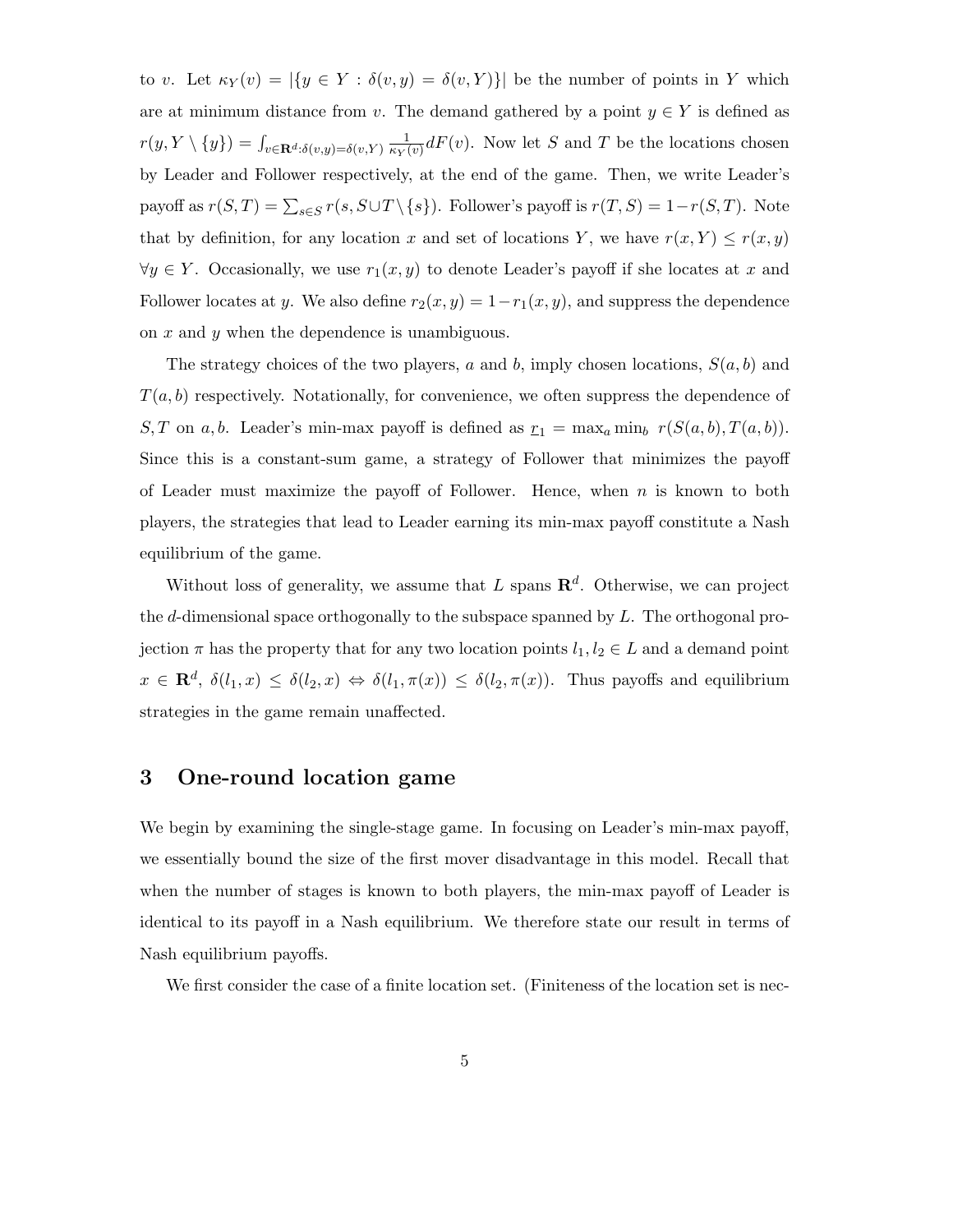essary to prove Theorem 1 below, as we show in Section 3.2 following the theorem.) The demand distribution  $F(\cdot)$  may be continuous. Let  $\mathcal{G}_d$  denote the set of all location games in d-dimensional Euclidean space with a finite location set. Let  $G_d(1) = (1, d, L, F)$ denote a game in  $\mathcal{G}_d$ .

It is clear that  $r_1 \leq \frac{1}{2}$  $\frac{1}{2}$ , since Follower can ensure  $r_2 = \frac{1}{2}$  $\frac{1}{2}$  via the strategy  $b = a$ , which replicates each move of Leader. How low can the min-max payoff of Leader be? The following example shows that, when the location set is in  $\mathbb{R}^2$ , Leader's payoff can be as low as  $\frac{1}{3}$ .



Figure 1: A location game in the Euclidean plane. Points  $a, b$ , and c have demands x, 1  $\frac{1}{2}(1-x)$  and  $\frac{1}{2}(1-x)$  respectively, and,  $L = \{a', b', c'\}$ . Lines are labeled by the Euclidean distance between their endpoints.

**Example 1** Consider the game given by Figure 1, with  $L = \{a', b', c'\}$ , and  $f(a) =$  $f(b) = f(c) = \frac{1}{3}$  (that is,  $x = \frac{1}{3}$ )  $\frac{1}{3}$ , where  $f(v)$  denotes the density of demand at v. Follower's best response is as follows: If Leader chooses  $a'$ , Follower chooses  $b'$ ; if Leader chooses  $b'$ , Follower chooses  $c'$ ; otherwise, Follower chooses  $a'$ . Given this, Leader is indifferent over  $\{a', b', c'\}$ . Regardless of the location she chooses, Leader obtains a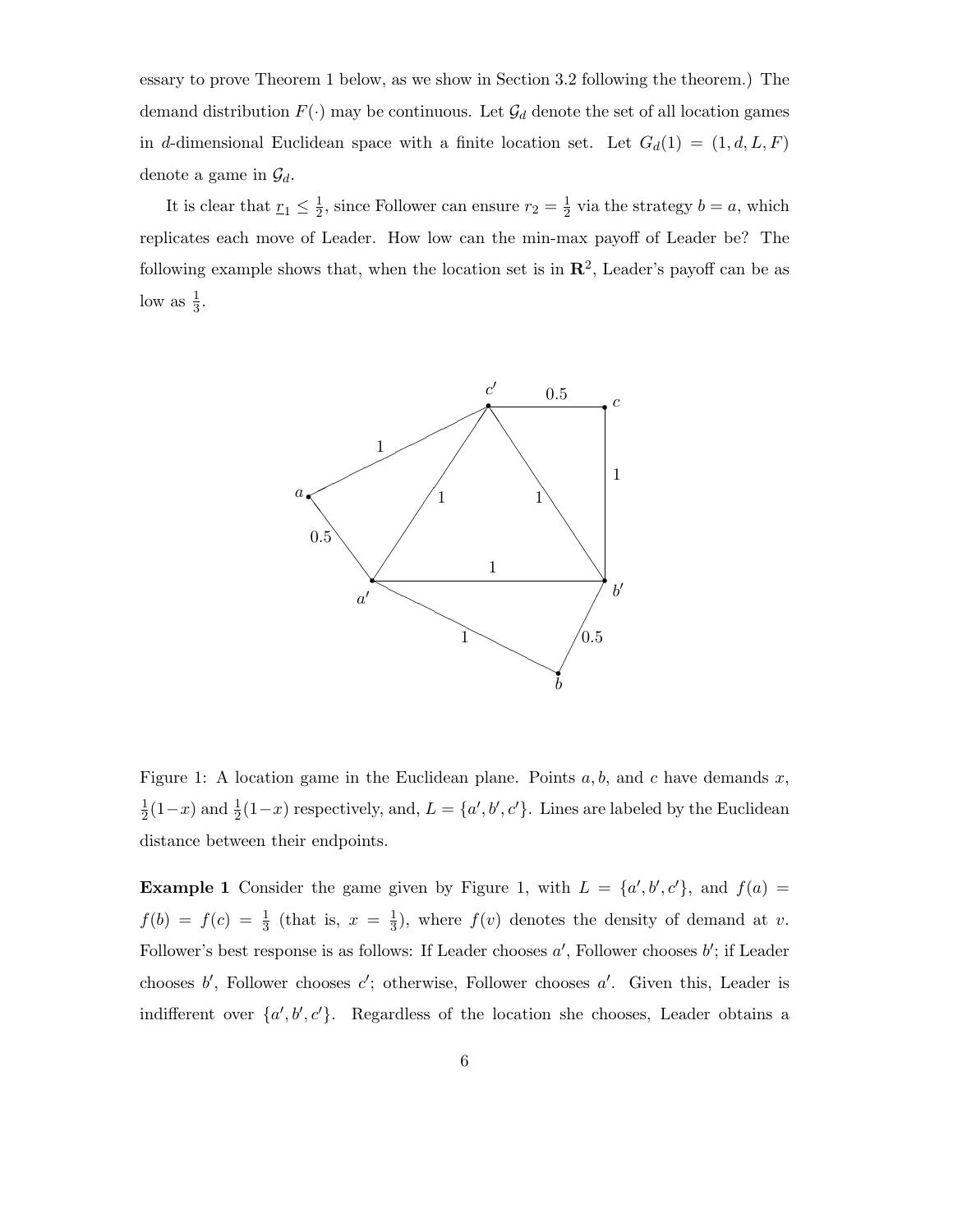payoff of  $\frac{1}{3}$ , with Follower obtaining  $\frac{2}{3}$ .

In fact, we show that this game represents the worst case for Leader over all such location games in  $\mathbb{R}^2$ . That is, there does not exist a demand distribution and a finite location set in  $\mathbb{R}^2$ , such that Leader obtains a Nash equilibrium payoff strictly less than 1  $\frac{1}{3}$  in this single-move location game. The result extends more generally: in  $\mathbb{R}^d$ , Leader must obtain at least  $\frac{1}{d+1}$ , and there exists a game in which she obtains exactly  $\frac{1}{d+1}$  (so the bound is tight).

**Theorem 1** There exists a location game  $G_d(1) \in \mathcal{G}_d$  such that  $r_1, r_2$  are payoffs in a Nash equilibrium of  $G_d(1)$  if and only if  $r_1 \in [\frac{1}{d+1}, \frac{1}{2}]$  $\frac{1}{2}$  and  $r_2 = 1 - r_1$ .

*Proof:* It is immediate from the definition of the game that, in any equilibrium,  $r_1 + r_2 =$ 1. We now prove that  $r_1 \in \left[\frac{1}{d+1}, \frac{1}{2}\right]$  $\frac{1}{2}$ .

## "If" part:

Given a value  $x \in [\frac{1}{d+1}, \frac{1}{2}]$  $\frac{1}{2}$ , we construct a game  $G_d(1)$  for which  $r_1 = x$ . For  $x = \frac{1}{d+1}$ , this essentially reconstructs Example 1 in  $d$  dimensions. We first construct the game in the  $(d+1)$ -dimensional Euclidean space (for ease of exposition), then project it down to the d-dimensional Euclidean space.

The set of location points is a simplex given by  $L = \{l_1, l_2, \ldots, l_{d+1}\}\$ , where point  $l_i$ is at position +1 on the  $i^{th}$  co-ordinate axis. There are  $d+1$  demand points  $v_i$ . Let f represent the density of demand. Set  $f(v_1) = x \in [\frac{1}{d+1}, \frac{1}{2}]$  $\frac{1}{2}$  and  $f(v_i) = \frac{1}{d}(1-x)$  for all  $i > 1$ . Fix  $\epsilon > 0$  such that  $\epsilon \ll 1$ . Demand point  $v_i$  has  $i^{th}$  co-ordinate  $1 - \epsilon$ , and for  $j \neq i$ , the  $j<sup>th</sup>$  co-ordinate is  $\epsilon[(j - i) \mod (d + 1)]$ . This induces the following distance function between demand points and location points:

$$
\delta^2(l_i, v_j) = \begin{cases}\n2 - 2\epsilon[1 + (i - j) \mod (d + 1)] + \hat{d}\epsilon^2 & \text{if } i \neq j \\
\hat{d}\epsilon^2 & \text{if } i = j.\n\end{cases}
$$

where  $\hat{d} = 1 + \sum_{i=1}^{d} i^2$ .

For any demand point  $v_j$ , we can define a precedence relation  $\prec_j$  as  $l_i \prec_j l_{i'}$  if demand point  $v_j$  prefers  $l_i$  over  $l_{i'}$ , that is,  $\delta(l_i, v_j) < \delta(l_{i'}, v_j)$ . It follows that for every j, we have

$$
l_j \prec_j l_{(j+1)\text{mod } (d+1)} \prec_j l_{(j+2)\text{mod } (d+1)} \prec_j \cdots \prec_j l_{(j-1)\text{mod } (d+1)}
$$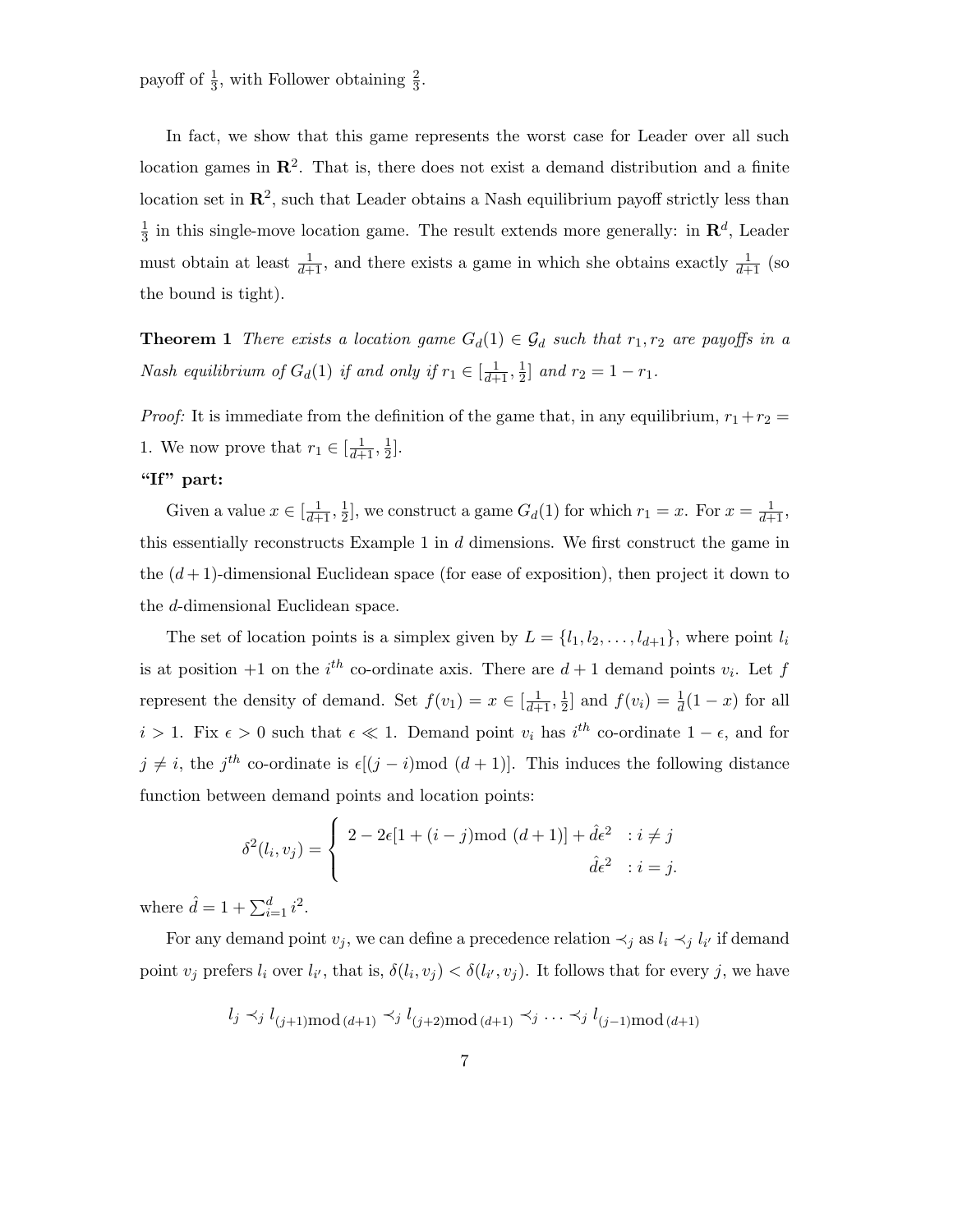This precedence relation is identical to that induced by a Condorcet voting paradox [4] instance with  $d+1$  voters and  $d+1$  choices.

It now follows that  $r_1(l_i, l_{(i-1)mod (d+1)}) = x$  for  $i = 1$ , and  $r_1(l_i, l_{(i-1)mod (d+1)}) =$  $\frac{1}{d}(1-x)$  for  $i > 1$ . For  $x \in [\frac{1}{d+1}, \frac{1}{2}]$  $\frac{1}{2}$ , we have  $x \geq \frac{1}{d}(1-x)$ . Leader's equilibrium strategy, therefore, is to choose  $l_1$ , and the resulting payoff is  $r_1 = x$ .

Finally, we obtain our d-dimensional instance by orthogonally projecting the demand points to the d-dimensional hyperplane formed by the points in L. Such a projection reduces each  $\delta^2(l_i, v_j)$  by the same amount, and hence preserves the precedence relation  $\prec_j$ .

### "Only if" part:

Note first that, for any  $G_d(1) \in \mathcal{G}_d$ , as observed earlier, we have  $r_1 \leq \frac{1}{2}$  $\frac{1}{2}$  in any Nash equilibrium.

For any subset S of  $\mathbf{R}^d$ , let  $F(S) = \int_{v \in S} dF(v)$  represent the total demand of points in S. In order to prove our result, we need to define the concept of centerpoints. A point  $p_0 \in \mathbf{R}^d$  is a centerpoint if every closed half-space H that contains  $p_0$  has demand  $F(H) \geq \frac{1}{d+1}$ . The following theorem may be found in Matoušek [12] (also Edelsbrunner [6]).

**Theorem 2** [Centerpoint Theorem] For any mass distribution F in  $\mathbb{R}^d$ , there exists a point  $p_0$  such that any closed half-space containing  $p_0$  has at least  $\frac{1}{d+1}$  of the mass.

The centerpoint of a distribution need not be unique; in Example 1, any point in the convex hull of  $a, b$  and  $c$  is a centerpoint. However, at least one centerpoint is guaranteed to exist. In the remainder of this proof, we prove the following (stronger) claim using centerpoints:

**Claim 1** Let  $p_0$  be a centerpoint of the distribution F, and let  $L_0$  be the set of location points at minimum distance from  $p_0$ . Then there exists a point  $l \in L_0$  such that  $r_1(l, l') \geq$  $\frac{1}{d+1}$  for all  $l' \in L$ .

If  $p_0 \in L_0$ , the claim follows immediately, so suppose  $p_0 \notin L_0$ . We consider two cases: Case (i)  $L_0 = \{l_0\}$ , that is, there is a unique location point closest to the centerpoint  $p_0$ . Consider any other location point  $l'$ , and let  $H^o(l_0, l') = \{v \in \mathbb{R}^d : \delta(l_0, v) < \delta(l', v)\}\$ be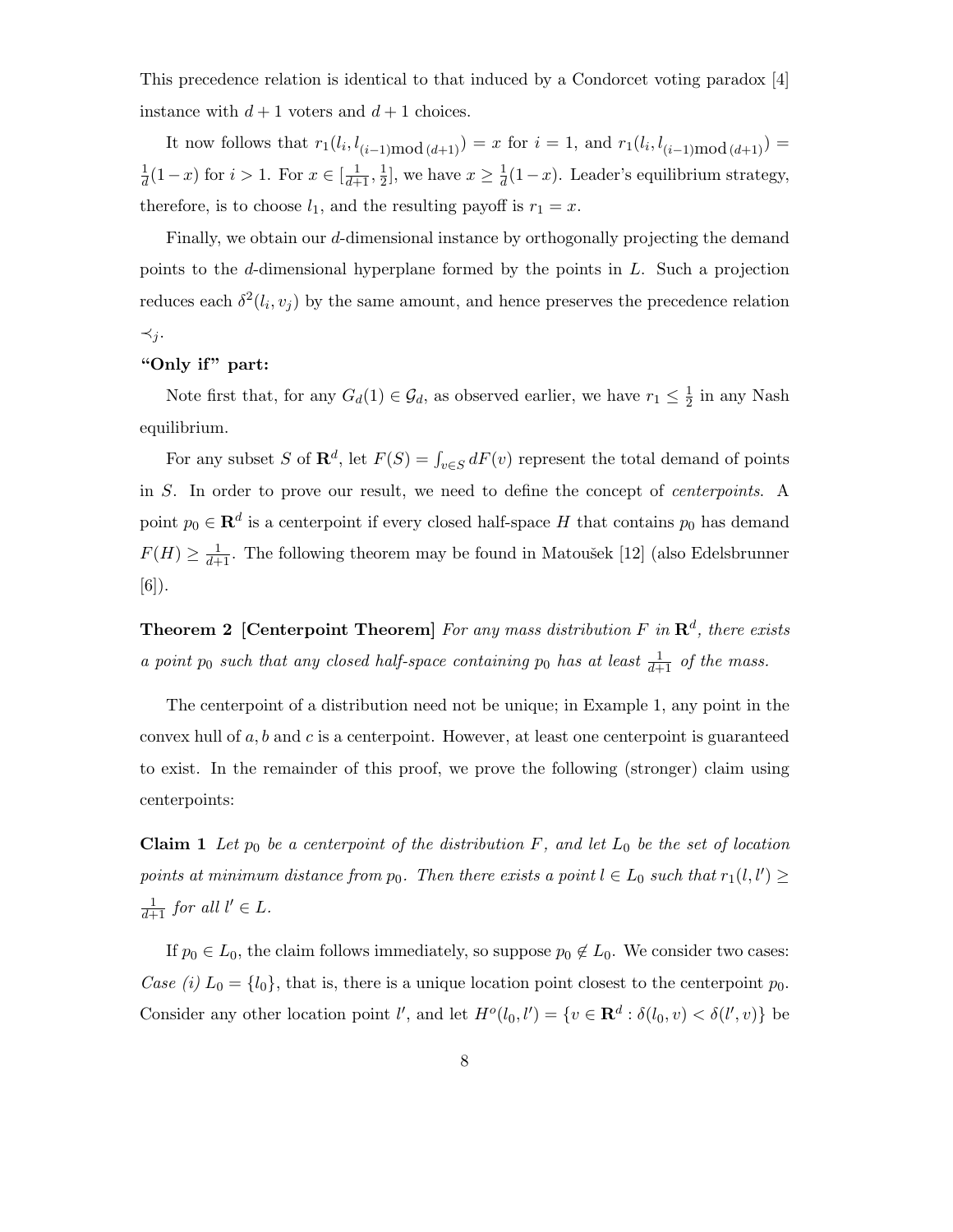the open half-space consisting of points closer to  $l_0$  than to  $l'$ . Since  $\delta(l_0, p_0) < \delta(l', p_0)$ , there is a closed half-space containing  $p_0$  which is fully contained in  $H^o(l_0, l')$ . Therefore,  $r_1(l_0, l') \ge F(H^o(l_0, l')) \ge \frac{1}{d+1}$ , and locating at  $l_0$  ensures that Leader earns at least  $\frac{1}{d+1}$ payoff.

Case (ii)  $|L_0| > 1$ . Define a precedence relation on  $L_0$  as follows:  $l \prec l'$  if and only if  $r_1(l, l') < \frac{1}{d+1}$ . We need to show that there exists a point  $l \in L$  such that there is no  $l' \in L$  with  $l \prec l'$ . We begin by proving that  $\prec$  is *acyclic* on  $L_0$ ; that is, there is no sequence of elements  $(l_1, l_2, \ldots, l_k)$  in  $L_0$  with  $l_1 \prec l_2 \prec l_3 \prec \ldots \prec l_k \prec l_1$ .

For a contradiction suppose  $L' = \{l_1, l_2, \ldots, l_k\} \subseteq L_0$  is a set of location points forming such a cycle. Let  $H_i$  denote the closed half-space of points at least as close to  $l_{i+1}$  as to  $l_i$ ; that is,  $H_i = \{v \in \mathbf{R}^d : \delta(l_{i+1}, v) \leq \delta(l_i, v)\}\$ . Let  $H_i^{\equiv}$  denote the corresponding hyperplane of points equidistant between  $l_i$  and  $l_{i+1}$ . Then,  $l_i \prec l_{i+1}$ implies that  $F(H_i) - \frac{1}{2}$  $\frac{1}{2}F(H_i^=) > \frac{d}{d+1}.$ 

Now let  $\nu_i$  be the vector  $l_{i+1} - l_i$ . Then, each half-space is given by  $H_i = \{u \in \mathbb{R}^d :$  $u \cdot \nu_i \geq 0$ . We refer to  $l_{i+1}$  and  $l_i$  as the location points defining  $\nu_i$ . Since L' is a cycle, we also have  $\sum_{i=1}^{m} \nu_i = 0$ . That is, a positive linear combination of these vectors  $\nu_i$  sums to zero.

Now, Carath´eodory's theorem (see Eckhoff [7]) implies that there exists a positive combination of at most  $d + 1$  of the vectors  $\nu_i$  that sums to zero. Without loss of generality, let these be  $\nu_1, \ldots, \nu_{d'}$   $(2 \le d' \le d+1)$ , and let  $\alpha_i$  be positive reals such that  $\sum_{i=1}^{d'} \alpha_i \nu_i = 0.$ 

Next consider any point x lying in  $X = \bigcap_{i=1}^{d'} H_i$ . Since  $x \cdot \nu_i \geq 0$  for all  $i, 1 \leq i \leq d'$ , we must have  $0 \leq x \cdot \alpha_i \nu_i = -\sum_{j \leq d', j \neq i} x \cdot \alpha_j \nu_j \leq 0$ , implying that  $x \cdot \nu_i = 0$  for all  $i \leq d'$ . In other words,  $X = \bigcap_{i=1}^{d'} H_i^=$ . Note that  $p_0 \in X$ ; therefore X is not empty.

For each half-space  $H_i$ , we have  $F(H_i) > \frac{d}{d+1} + \frac{F(X)}{2}$  $\frac{X}{2}$ . Taking complements,  $F(H_i)$  <  $\frac{1}{d+1} - \frac{F(X)}{2}$  $\frac{X}{2}$ . Therefore, we have  $F(\bigcup_{i < d'} \overline{H_i} \cup X) < \frac{d'-1}{d+1} - \frac{d'-1}{2}$  $\frac{-1}{2}F(X) + F(X) \leq \frac{d}{d+1} +$ 1  $\frac{1}{2}F(X)$ . Taking complements once again,  $F(\bigcap_{i \frac{1}{d+1}-\frac{F(X)}{2}$  $\frac{A}{2}$ . But  $\bigcap_{i < d'} H_i \backslash X$  is disjoint from  $H_{d'}$ , which has demand greater than  $\frac{d}{d+1} + \frac{F(X)}{2}$  $\frac{X}{2}$ . This along with  $F(X) > 0$ contradicts the fact that the total demand is 1. Therefore, we have a contradiction, and the cycle  $L'$  cannot exist.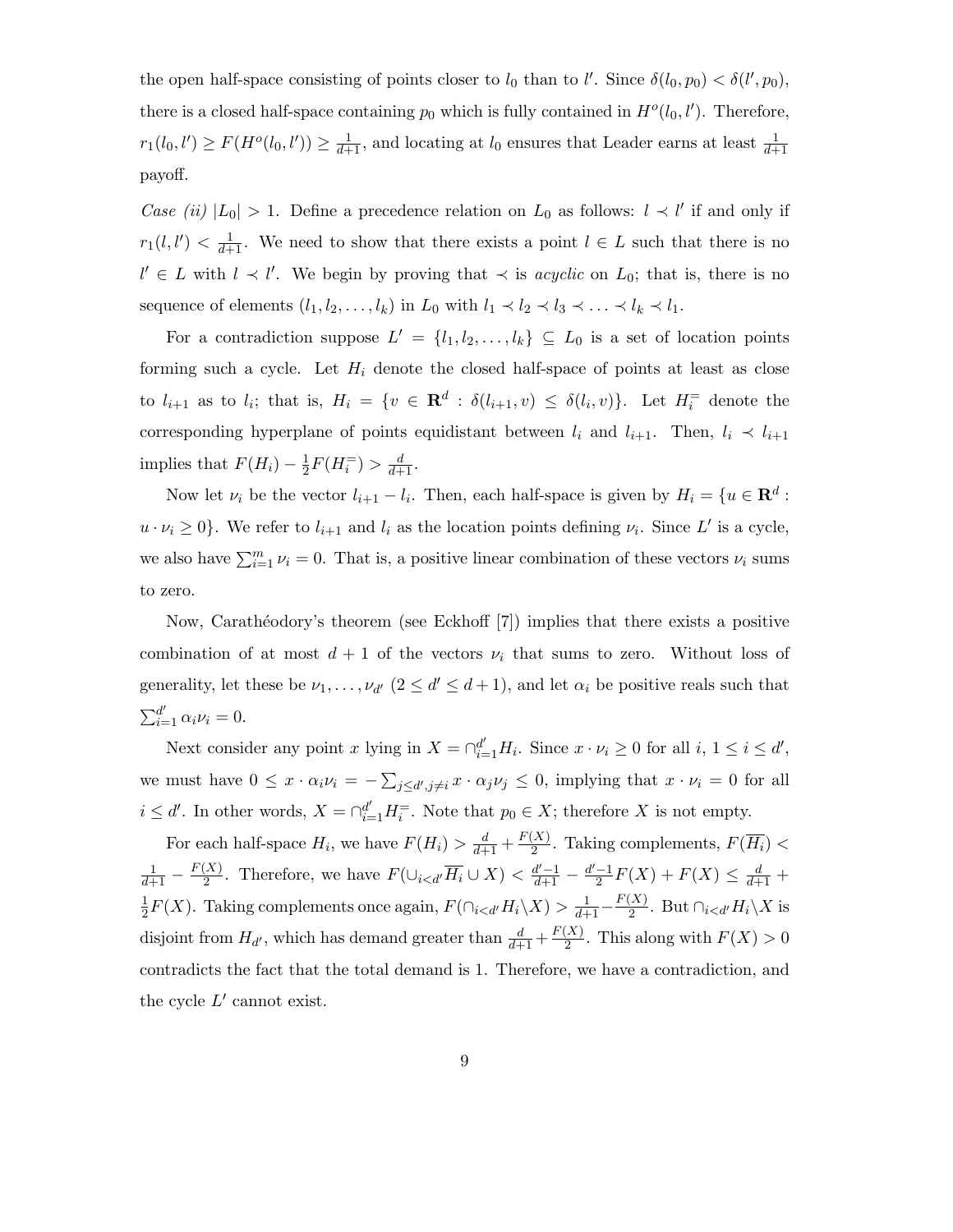We have shown that the relation  $\prec$  is acyclic. An acyclic relation on a finite set must contain a point  $l_0$  which is not preceded by any other point  $l' \in L_0$ . Such a point can be found by starting at any point  $l \in L_0$ , and moving to any point  $l' \in L_0$  such that  $l \prec l'$ . Since  $\prec$  is acyclic and  $L_0$  is finite, this process must terminate at an  $l_0$  such that there is no point  $l' \in L_0$  with  $l_0 \prec l'$ .

If Leader locates at  $l_0$  and Follower locates at any point  $l' \in L_0$ , then  $r_1(l_0, l') \geq \frac{1}{d+1}$ because  $l'$  does not precede  $l_0$ . If Follower locates at some point  $l' \notin L_0$ , then the argument for Case (i)  $(|L_0| = 1)$  shows that  $r_1(l_0, l') \geq \frac{1}{d+1}$ . This completes the proof of the "only if" part, as well as Theorem 1.

### 3.1 Choosing the best location point

In Theorem 1 we show that locating at one of the points closest to a centerpoint guarantees a payoff of at least  $\frac{1}{d+1}$  in the one move game. The following example shows that this does not hold in general for an arbitrary location point closest to a centerpoint, thus necessitating a proof as given above.

Example 2 Consider the following instance of the location game in 3-dimensional Euclidean space, with the co-ordinates labeled x, y and z respectively. The demand is concentrated at 4 points:  $p_1 = (1, 0, 0), p_2 = (-0.5, -\sqrt{3}/2, 0), p_3 = (-0.5, \sqrt{3}/2, 0)$  and  $p_4 = (0, 0, 5)$ . The demands at  $p_1, p_2$  and  $p_3$  are  $0.25 - \epsilon$ , where  $0 < \epsilon \ll 1$ . The demand at  $p_4$  is  $0.25 + 3\epsilon$ . The set of location points consists of a set L' of several points at distance 1 from  $p_4$  with the z-co-ordinate at least 5.5, and a single location point  $l_0 = (0, 0, 4).$ 

The only centerpoint of this demand distribution is at  $p_4$ . All location points are equidistant from it, since they are all at distance 1. However, if Leader locates at any point in L', then Follower can locate at  $l_0$  resulting in a payoff of only  $\frac{1}{8} + 1.5\epsilon$  for Leader.

Therefore, if there is more than one location point closest to the set of centerpoints, one cannot arbitrarily locate at any one of them. By Theorem 1, there must exist a point closest to a centerpoint, such that locating at that point guarantees at least  $\frac{1}{d+1}$ payoff for Leader; the point  $l_0$  in Example 2 is such a point.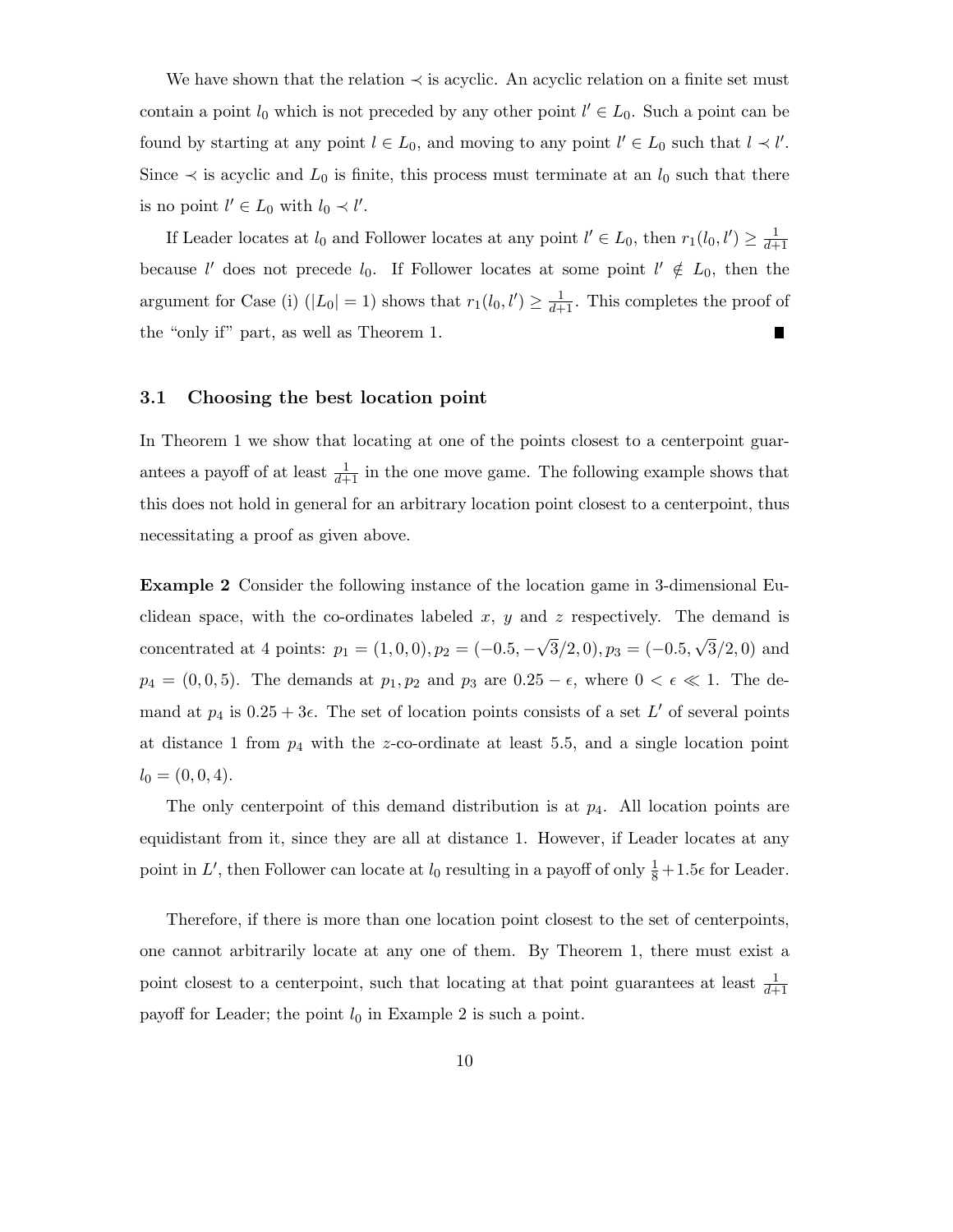### 3.2 Finiteness of the location set

Finiteness of the location set,  $L$ , is used in the "only if" part of the theorem to show that the acyclicity of  $\prec$  implies that we can find a sink node. The following example, a variant of the largest number game, indicates that there is no extension to a countably infinite set. Consider the unit interval, [0, 1]. Let  $f(0) = 1$  (so that all demand is at the point 0). Let  $L = {\frac{1}{n}}_{n \in \mathbb{Z}_+}$ , where  $\mathbb{Z}_+$  is the set of positive integers. For any point  $l_1$ chosen by Leader, Follower can find a point closer to 0, and obtain a payoff of 1.

### 3.3 Non-monotonicity of payoffs

Consider the game in  $\mathcal{G}_d$  constructed in the "If" part of Theorem 1, with  $x = \frac{1}{d+1}$ . Let us study how the payoff of Leader changes as the number of moves  $n$  increases (with both players knowing n). While the number of moves is less than  $d+1$ , Leader can weakly increase her payoff by picking at each stage a location where she has not located yet. When the number of moves is  $d+1$  or more, the strategy of first locating at all points in L and then replicating Follower's previous move guarantees a payoff which converges from below to  $\frac{1}{2}$  as *n* increases.

Given the last remark above, one might conjecture that, in any instance the multistage game, the min-max payoff of Leader is weakly increasing in the number of moves, n. However, the following example demonstrates that this is not always true.

**Example 3** Consider two replicas of the game in Example 1, with location sets  $L_i =$  $\{a'_i, b'_i, c'_i\}$  for  $i = 1, 2$ . The demand density is  $\frac{1}{6}$  at each of the points in  $D_i = \{a_i, b_i, c_i\}$ , for  $i = 1, 2$ . Further, let  $a'_j$  be the closest location point in  $L_j$  to the demand points  $D_i$ , for  $i = 1, 2$  and  $j \neq i$ . Let  $\delta(a_i, a'_j) > 2$  for  $i = 1, 2$  and  $j \neq i$ , so that the points in  $L_j$ are sufficiently far from the points in  $D_i$ .

Suppose  $n = 1$ , so that each player moves just once. Leader's optimal action is to choose either  $a'_1$  or  $a'_2$ . If Leader chooses  $a'_1$ , Follower's best response is to choose any of  $\{a'_1, a'_2, b'_2, c'_2\}$ , with a corresponding best response set if Leader chooses  $a_1$ . In either case, Leader obtains a payoff of  $\frac{1}{2}$ .

Now, suppose  $n = 2$ . Without loss of generality, suppose Leader chooses a location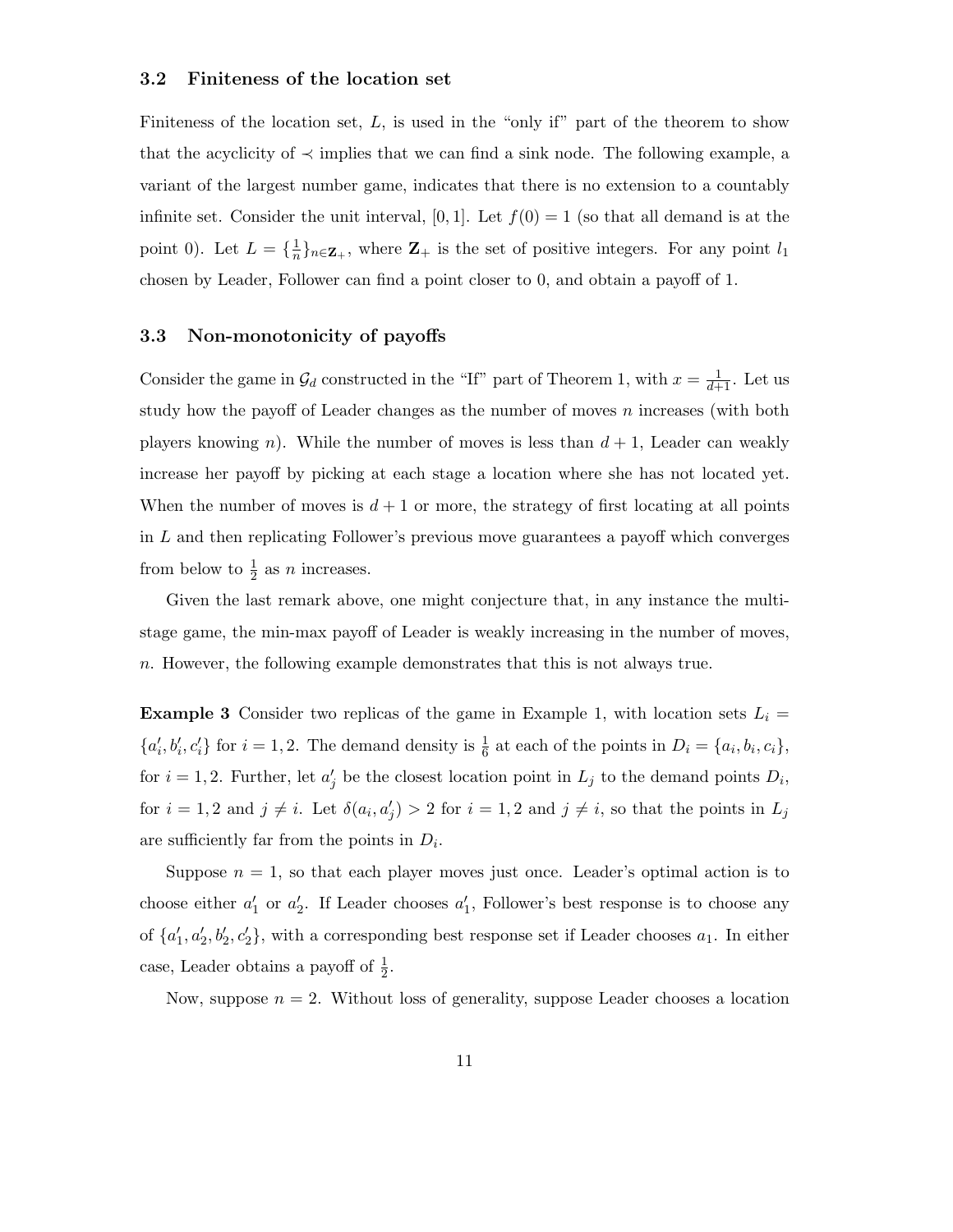in  $L_1$  with her first move. Conditional on choosing a point in  $L_1$ , locating at  $a'_1$  is an optimal action for Leader. Now, Follower responds by locating at  $b'_1$ . Consider Leader's best response. If she chooses any point in  $L_2$ , Follower will choose the corresponding point in  $L_2$  such that it obtains  $\frac{2}{3}$  of the demand closest to each of  $L_1$  and  $L_2$ , and hence captures a payoff of  $\frac{2}{3}$  in the game. If instead, Leader chooses any point in  $L_1$ , Follower will then choose  $a'_2$ , obtaining all of the demand closest to  $L_2$ , and at worst  $\frac{1}{3}$  of the demand closest to  $L_1$ , for an overall payoff no worse than  $\frac{2}{3}$ . Hence, Leader can obtain no more than  $\frac{1}{3}$  in the 2-move game.

### 3.4 Oblivious strategy for the Hotelling context

The above example suggests that there is no general result on the equilibrium payoffs as n increases. Since results on the general  $n$ -move game are difficult to obtain, we next study the game in Hotelling's original setting, where the demand is distributed uniformly over [0, 1]. Let  $H(n) = (n, 1, [0, 1], U[0, 1])$  denote the Hotelling game with n rounds,  $L = [0, 1]$ , and  $f(x) = 1$  for  $x \in [0, 1]$ . We first show that there is no secondmover advantage in  $H(n)$ . In particular, for any fixed n, there exists a set of location points S that Leader can choose which implies that her payoff is at least  $\frac{1}{2}$  $\frac{1}{2}$ , regardless of the strategy of Follower.

#### **Theorem 3** For the game  $H(n)$ , we have  $r_1 = \frac{1}{2}$  $\frac{1}{2}$ .

*Proof:* Consider  $S = (s_1, s_2, ..., s_n)$ , where  $s_i = \frac{1}{2n} + \frac{(i-1)}{n}$  $\frac{-1}{n}$ . This divides the unit line into  $n+1$  intervals—the two border intervals are of length  $\frac{1}{2n}$ , while the internal intervals are of length  $\frac{1}{n}$ .

Let Follower's chosen location points be given by  $T = (t_1, \ldots, t_n)$ . We will show that each point  $t_i$  gets payoff at most  $\frac{1}{2n}$ . This implies that  $r_1 \geq \frac{1}{2}$  $\frac{1}{2}$ . As observed earlier, Follower can obtain a payoff of  $\frac{1}{2}$  by simply replicating each of Leader's moves (i.e. set  $t_i = s_i$  for each i). First note that, even in the absence of any points  $t_i$ , the total demand captured by each point  $s_i$  individually is at most  $\frac{1}{n}$  for any *i*.

Consider the point  $t_i$ . Suppose  $t_i = s_j$  for some j. Clearly, the market share of point  $t_i$  is at most  $\frac{1}{2n}$  from our observation above. Next suppose that  $t_i$  lies in one of the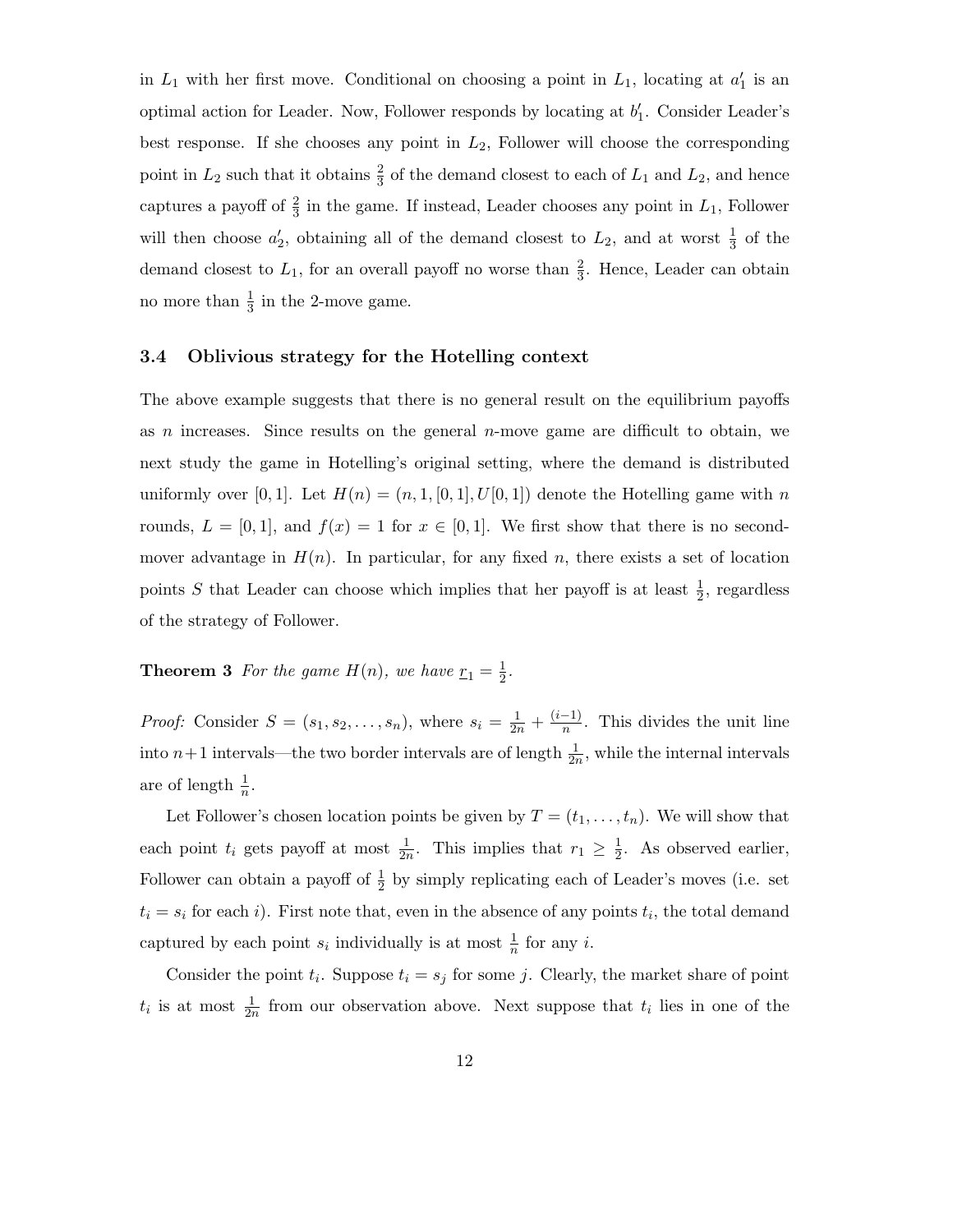border intervals. Again, since the length of these intervals is  $\frac{1}{2n}$ , the market share of  $t_i$ is at most  $\frac{1}{2n}$ .

Finally, consider the case when  $t_i$  lies in some interval  $(s_j, s_{j+1})$ . If there is at least one other point  $t_k$  in this interval,  $t_i$  and  $t_k$  may share the total demand in that interval, each getting at most  $\frac{1}{2n}$ . If  $t_i$  is the only point in this interval, then, it gets  $\frac{1}{2}(s_{j+1}-t_i)$ demand from the left and  $\frac{1}{2}(t_i - s_j)$  demand from the right. Combining the two, we have that  $t_i$  gets at most  $\frac{1}{2n}$  of the demand. Thus Follower obtains a payoff no greater than 1  $\frac{1}{2}$ . Г

A similar result was obtained independently by Ahn et al. [1], in the context of Voronoi games, which differ from our location games in that co-location is not allowed in Voronoi games.

Note that Leader's strategy in Theorem 3 is oblivious of Follower's strategy T. Thus, Leader's strategy guarantees her a payoff of at least  $\frac{1}{2}$  even when both players move simultaneously at each round, or indeed, even if the order of moves is completely arbitrary.

## 4 Asymmetric information

Next, we consider an asymmetric-information version of the location game. In this game, the number of stages,  $n$ , is known to Follower but not to Leader. Instead, Leader merely knows that  $n \in N$ , where N is some feasible set for the number of stages.

In terms of min-max payoffs, this changes the flavor of the game completely. The min-max payoff of Leader now contains an additional uncertain element, the number of stages in the game. As a result, the min-max payoffs in the game can no longer be thought of as equilibrium payoffs. Given location sets  $S, T$  for the two players, and a known number of stages n, let  $r_1(S, T, n) = r(S_n, T_n)$  denote Leader's payoff in the game. Then, when Leader does not know the number of stages, but only that it lies in some set N, her min-max payoff is given by  $r_1(N) = \max_a \min_{n \in N} \min_{b_n} r_1(S(a, b_n), T(a, b_n), n)$ .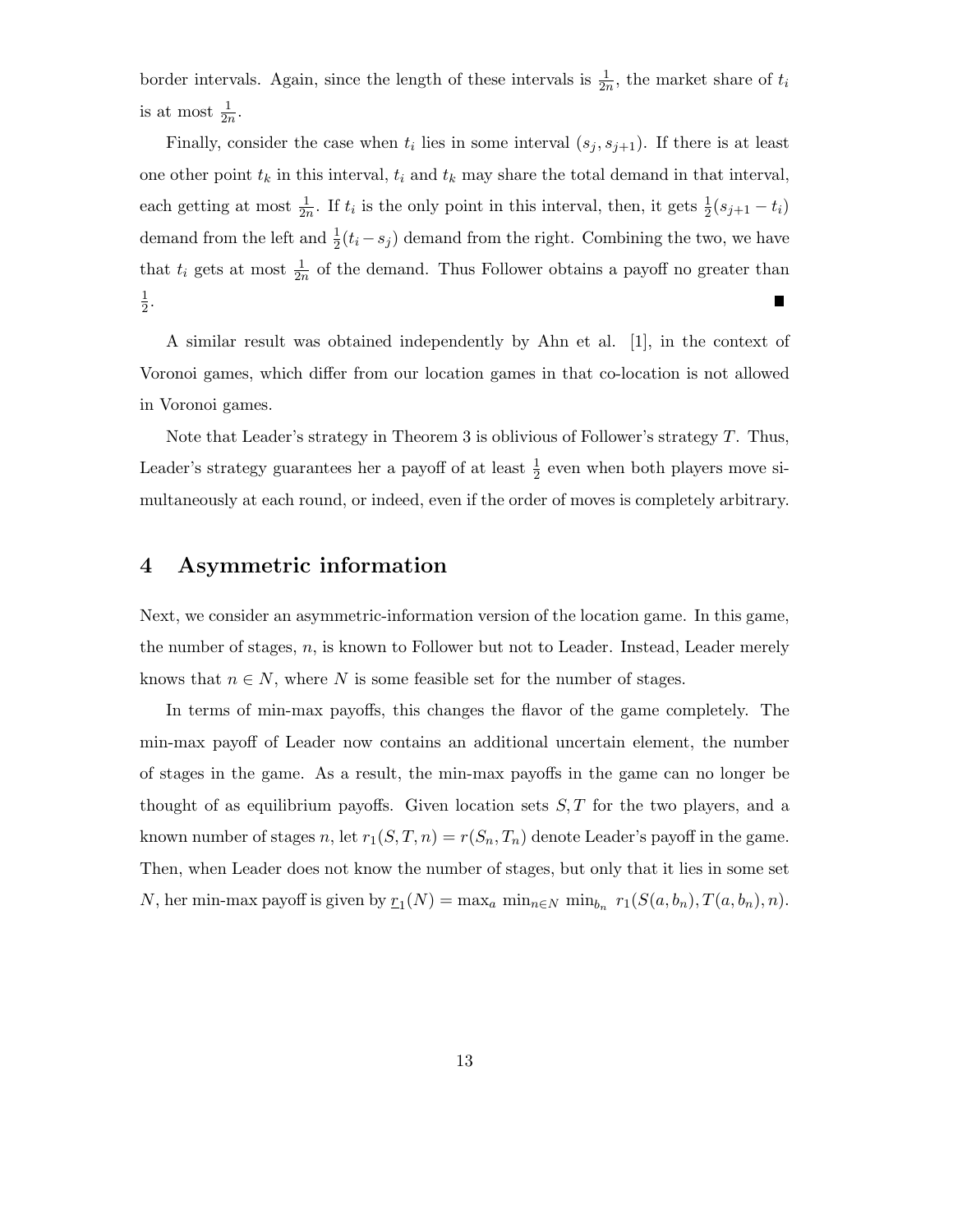### 4.1 Hotelling context: Uniformly distributed demand on a line

To illustrate the nature of the difficulty in analyzing this case, suppose first that  $N =$ {1, 2}, that is, Leader knows that the number of stages is either 1 or 2. In contrast with Theorem 2, the following theorem shows that, in the set-up of the original Hotelling game  $H$ , Leader can no longer ensure a payoff of  $\frac{1}{2}$  across all possible outcomes.

**Theorem 4** Suppose Leader knows that  $n \in N = \{1, 2\}$ , and Follower knows n. Then, in the game  $H(N)$ , we have  $r_1(N) = \frac{5}{12}$ .

*Proof:* We first show that  $\underline{r}_1(N) \geq \frac{5}{12}$ . Consider the following strategy for Leader. She first locates at  $s_1 = \frac{1}{2}$  $\frac{1}{2}$ . If  $n = 1$ , Follower will also choose  $t_1 = \frac{1}{2}$  $\frac{1}{2}$ , so Leader earns exactly 1  $\frac{1}{2}$  (that is,  $r_1(1) = \frac{1}{2}$ ).

Suppose  $n = 2$ . Without loss of generality (w.l.o.g.), Follower's first move is to  $t_1 \leq s_1$ . Firstly, if  $t_1 = \frac{1}{2}$  $\frac{1}{2}$ , then Leader chooses  $s_2 = \frac{1}{4}$  $\frac{1}{4}$ . It is easy to verify that in this case, Leader gets a revenue of at least  $\frac{7}{16} \geq \frac{5}{12}$ . If  $\frac{1}{3} > t_1 > \frac{1}{2}$  $\frac{1}{2}$ , Leader then chooses  $s_2 = t_1 - \epsilon$ , for some small  $\epsilon > 0$ . Now, regardless of Follower's second move, Follower obtains a payoff at most  $\frac{1}{2} + (\frac{1}{2} - t_1)/2 \le \frac{7}{12}$ . By locating at  $\frac{1}{2} + \epsilon$ , for some small  $\epsilon > 0$ , Follower obtains a payoff that approximates (but is strictly less than)  $\frac{7}{12}$ .

On the other hand, if Follower first locates at  $t_1 \n\t\leq \frac{1}{3}$  $\frac{1}{3}$ , then Leader chooses  $s_2 = \frac{5}{6}$  $\frac{5}{6}$ . Now, if Follower chooses  $t_2 > s_1$ , he earns a payoff at most  $\frac{7}{12}$ . If  $t_2 = s_1$ , his payoff is at most  $\frac{13}{24}$ . For any other point  $t_2 < s_1$ , his payoff is at most  $\frac{1}{2}$ . Therefore,  $\underline{r}_1(2) \ge \frac{5}{12}$ , implying  $r_1(N) \geq \frac{5}{12}$ .

Next we show that  $r_1(N) \leq \frac{5}{12}$ . Suppose not. Then, Leader's first move must be to some point in  $(\frac{5}{12}, \frac{7}{12})$  (else  $r_1(1) \leq \frac{5}{12}$ ). W.l.o.g, suppose Leader's first move is to  $s_1 \in (\frac{5}{12},\frac{1}{2})$  $\frac{1}{2}$ . Suppose  $n = 2$ , and consider the following sequence of play. Follower chooses  $t_1 = \frac{2}{3}$  $\frac{2}{3}(1-s_1) < s_1$ . At the second stage, if Leader moves to  $s_2 < s_1$ , then Follower makes its second move to  $t_2 = s_1 + \epsilon$  for some small  $\epsilon > 0$ . Otherwise, Follower moves to some  $t_2 > s_1$  that obtains maximum payoff. The latter payoff is at least 1  $\frac{1}{3}(1-s_1)$ . A simple calculation again shows that in either of these cases, Follower earns a payoff of at least  $\frac{2}{3} - \frac{s_1}{6} \geq \frac{7}{12}$ . ∎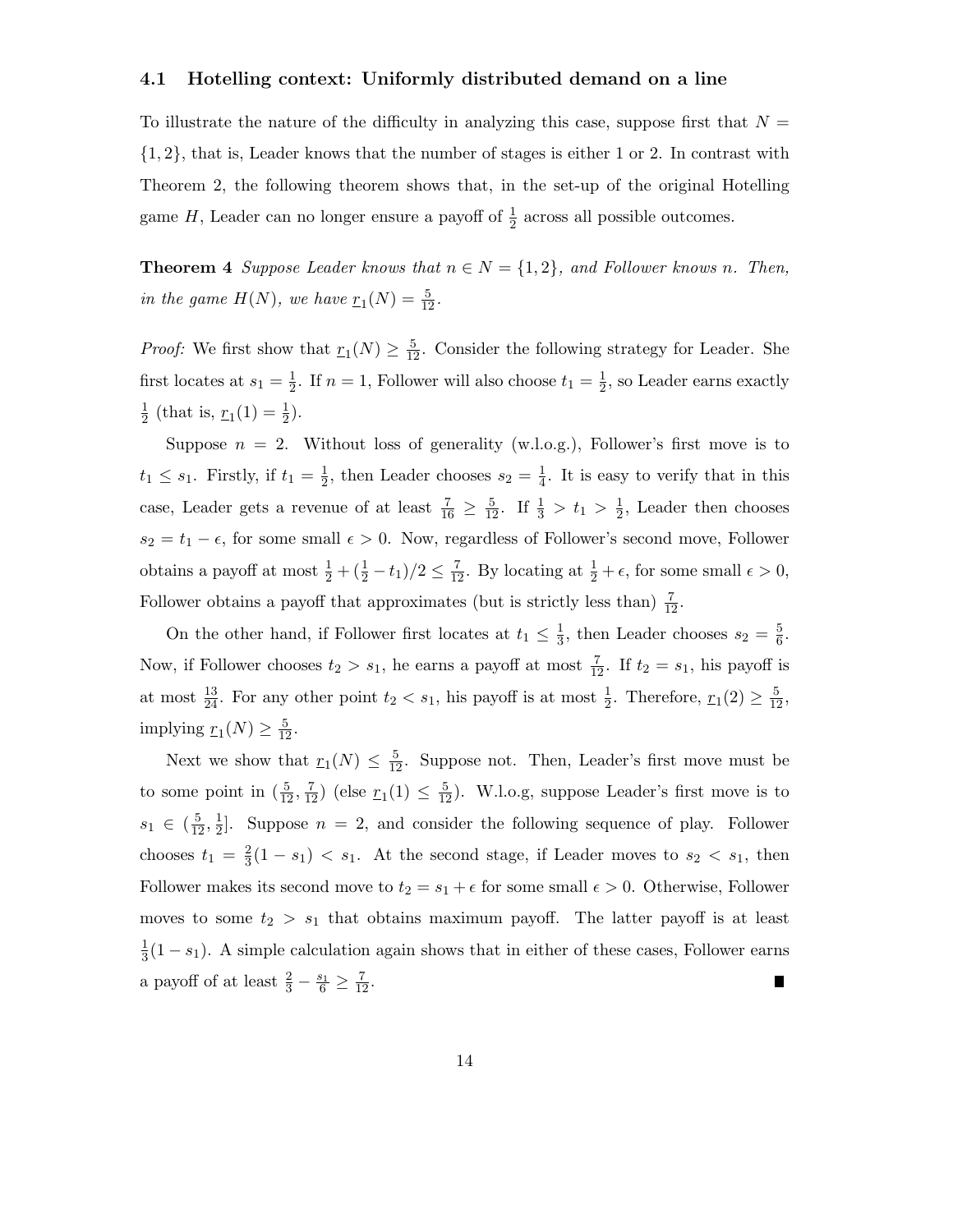### 4.2 General multi-stage location games

The above theorem shows that if  $H$  is played with the number of stages restricted to being no more than 2, then Leader's min-max payoff is lower than  $\frac{1}{2}$ . What if Leader has no information at all about the number of stages? The techniques used for the above theorem do not extend easily to larger  $n$ , since the number of cases increases rapidly as n increases. However, we show below that a simple strategy guarantees a payoff of  $\frac{1}{4}$  to Leader irrespective of the number of rounds in the game.

We in fact show a more general theorem that applies to all sequential two-player location games, including H and those in  $\mathcal{G}_d$ . The theorem shows that in a multi-stage game, Leader must obtain at least  $\frac{1}{2}$  of her payoff in the single-stage game, even when she has no knowledge of the number of stages (that is, the set of feasible stages,  $N$ , is the set of positive integers). We prove the theorem by exhibiting a particular strategy that earns this payoff: locate at the single-stage equilibrium location, then replicate each move of Follower.

**Theorem 5** Suppose that, in a Nash equilibrium of a single stage location game, Leader earns  $r_1 = \rho$ . Consider the multiple-stage game in which Leader only knows that  $n \in Z_+$ , but Follower knows n. In this game,  $\underline{r}_1(Z_+) \geq \frac{\rho}{2}$  $\frac{\rho}{2}$ .

Proof: Consider the following strategy for Leader. At stage 1, she chooses a location s<sub>1</sub> that yields the payoff of a single-stage equilibrium,  $\rho$ . For  $i > 1$ , Leader replicates Follower's previous move, so that  $s_i = t_{i-1}$ . For any location  $y \in S \cup T \setminus \{s_1\}$ , we have  $r(y, S \cup T \setminus \{y\}) \leq r(y, s_1) \leq 1 - \rho.$ 

Now,  $r_1(S, T, n) \ge \sum_{i=2}^n r(s_i, S \cup T \setminus \{s_i\}) = \sum_{i=1}^{n-1} r(t_i, S \cup T \setminus \{t_i\}) = r(T, S)$  $r(t_n, S \cup T \setminus \{t_n\}).$  This implies  $2r_1(S, T, n) \geq 1 - r(t_n, S \cup T \setminus \{t_n\}) \geq \rho$ . Thus,  $r_1(Z_+) \ge \min_n r_1(S,T,n) \ge \frac{\rho}{2}$  $\frac{\rho}{2}$ . ▋

We get the following immediate implication:

Corollary 6 Suppose Leader has no information about n, but Follower knows n. (i) for any location game  $G_d(Z_+) \in \mathcal{G}_d$ , we have  $\underline{r}_1 \in [\frac{1}{2(d+1)}, \frac{1}{2}]$  $\frac{1}{2}$ . (ii) for the game  $H(Z_+)$ , we have  $\underline{r}_1 \geq \frac{1}{4}$  $\frac{1}{4}$ .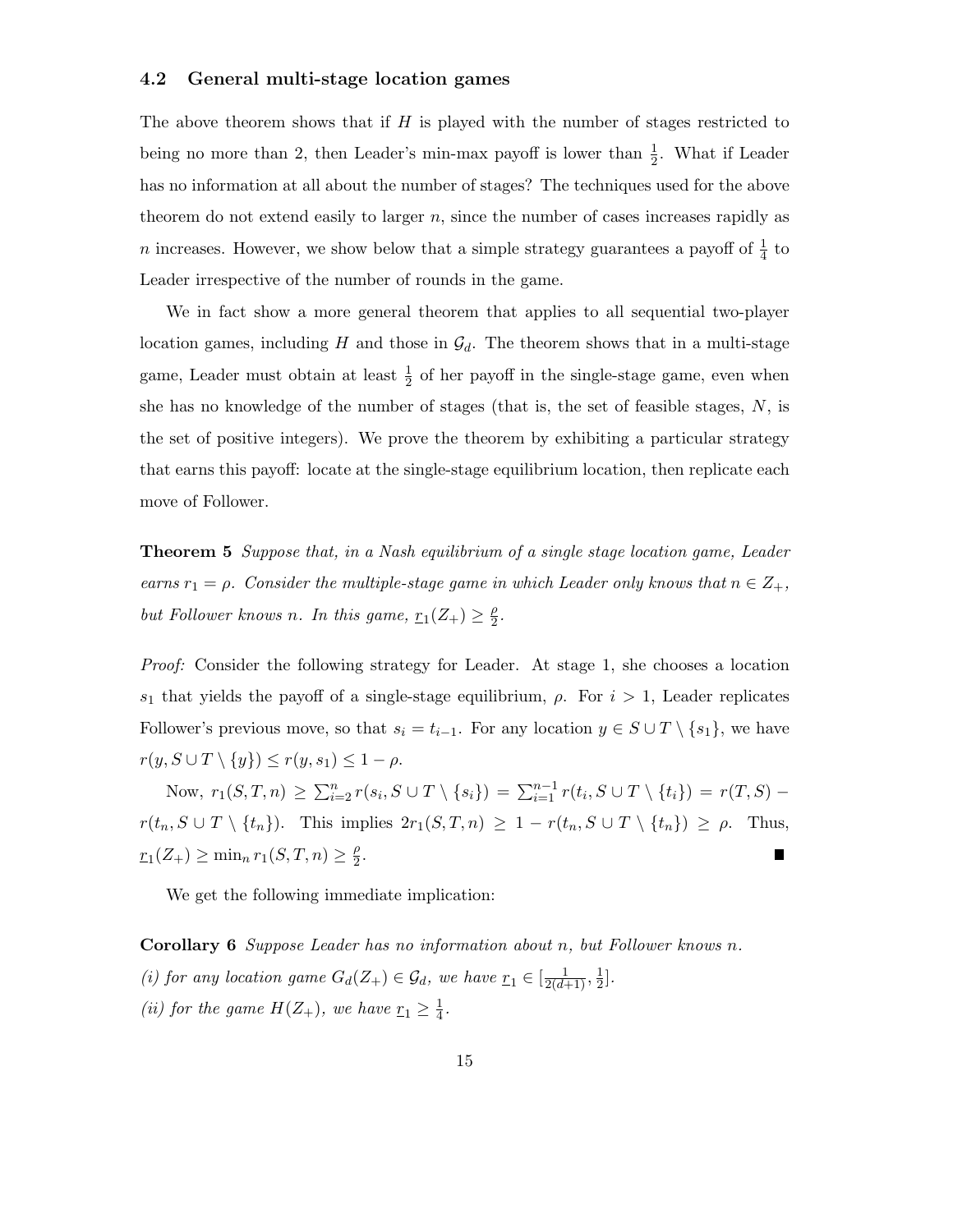# 5 Conclusion

We have shown that in a one move location game in  $\mathbf{R}^d$ , Leader can always guarantee at least  $\frac{1}{d+1}$  of the total payoff. If Leader earns a payoff strictly less that  $\frac{1}{d+1}$ , this payoff could not have emerged from a Nash equilibrium of the location game in d-dimensional Euclidean space. Conversely, for every  $x \in \left[\frac{1}{d+1}, \frac{1}{2}\right]$  $\frac{1}{2}$ , there exists a location game such that Leader obtains a market share exactly  $x$  in equilibrium.

In the multiple-move game on a unit line, when both players know the number of moves, both obtain a payoff of  $\frac{1}{2}$  in a Nash equilibrium. It would be interesting to generalize this result to games in higher dimensions.

The situation changes when Leader does not know the number of moves. Even if the number of moves is 1 or 2, in the game on a unit line, Leader obtains a payoff strictly less than  $\frac{1}{2}$ . However, we demonstrate a strategy for Leader, using which she can obtain at least half the payoff of the single-move game in a Nash equilibrium. An interesting open problem is to completely characterize this min-max payoff.

# References

- [1] Ahn, H., S. Cheng, O. Cheong, M. Golin and R. van Oostrum, Competitive facility location along a highway, In Proceedings of the  $7^{th}$  Annual International Computing and Combinatorics Conference, LNCS 2108, 2001, 237–246.
- [2] Boulding, W. and M. Christen, Sustainable pioneering advantage? Profit implications of market entry order, Marketing Science 22(3), 2003, 371–392.
- [3] Cheong, O., S. Har-Peled, N. Linial and J. Matousek, The one-round Voronoi game, In Proceedings of the  $18^{th}$  Annual Symposium on Computational Geometry, 2002, 97–101.
- [4] Condorcet, Marquis de., Essais sur l'application de l'analyse a la probabilite des decisions redues a la pluralite des voix, Paris, 1785.
- [5] Dasci, A. and G. Laporte, A continuous model for multi-store competitive location, *Operations Research*  $53(2)$ , 2005, 263–280.